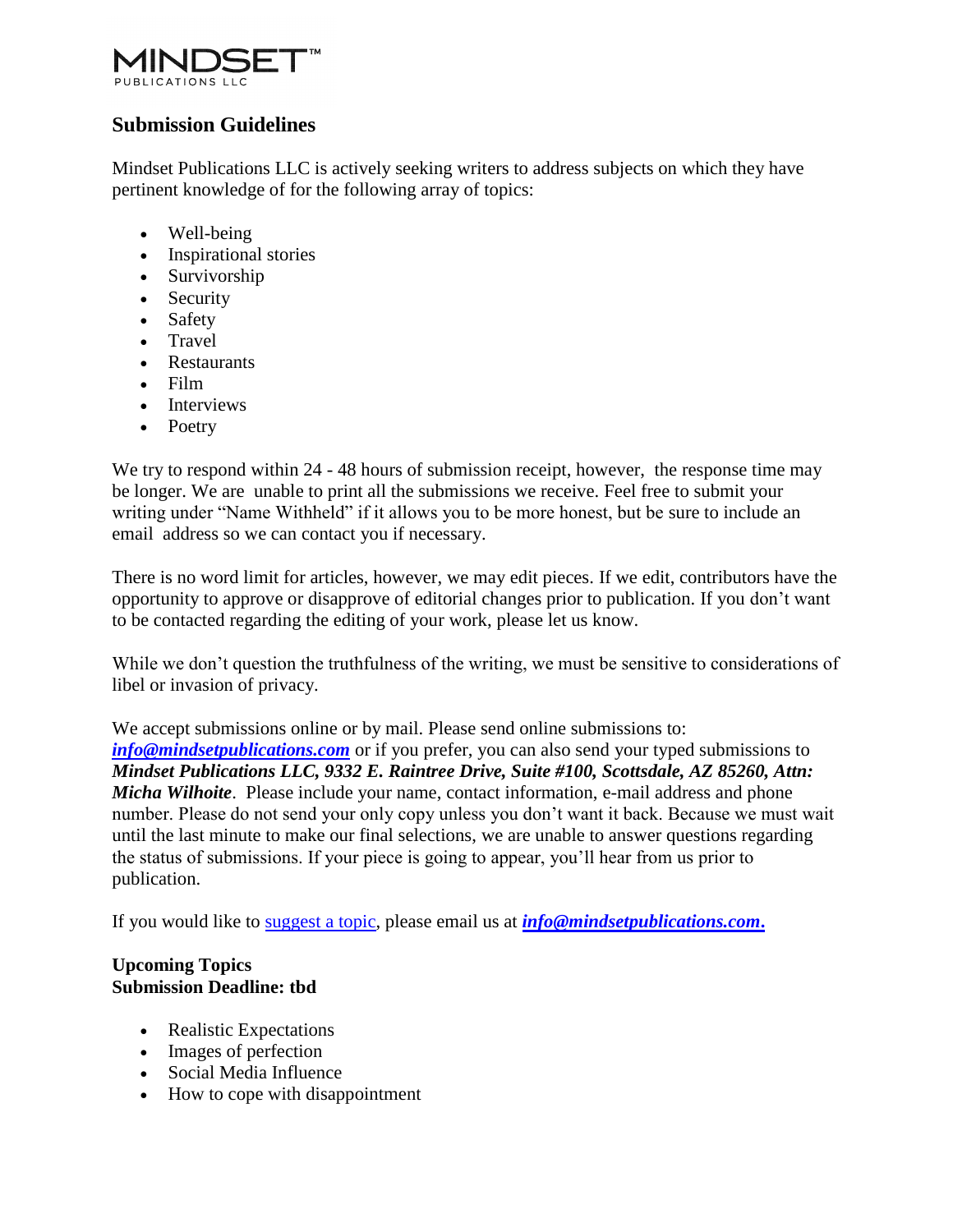- Raising children healthy mindset boys and girls into men and women
- Setting a healthy example
- The role of empathy
- Personal boundaries
- Crimes of passion/sex crimes
- Components of a healthy relationship
- The power of "NO"

We are looking for personal writing and provocative pieces as well as professional input on personal safety, security and crime avoidance particularly as it relates to women. Mindset Publications, LLC retains all rights to the piece if published.

Submissions should be typed. Your work will not be returned, do not send your only copy. Do not submit work or queries by fax. Submissions received this way will not be acknowledged.

## **Interviews:**

*Mindset Publications, LLC* publishes interviews with innovative and provocative thinkers. We like interviews that stretch us intellectually yet remain accessible. We're always on the lookout for voices not traditionally heard in the mass media.

We publish only question-and-answer-style interviews. If your interview is accepted, we retain the option to reprint all or part of the work on our website, in our promotional materials, or other print material.

Before you conduct an interview, send us a query telling us about the interviewee and what topics you plan to cover. If you've already done the interview, no query is necessary. We're particularly interested in interviews with those in unusual careers, travel related stories, artists, film-makers, creative entrepreneurs, generational topics, role models of respectable behavior, security for women, and threat assessment. If you change the names of the people involved, please say so.

If it's not possible to meet face to face, we will conduct a telephone, or online interview. Follow-up questions, which we sometimes request after the interview is complete, can be done by phone or e-mail. The finished product should be accessible to an uninformed audience. To assist in this, we may ask you to send us a list of prepared questions beforehand.

After you've conducted the interview, you should send us an edited transcript of the entire conversation. If we publish the interview, we may cut it to the length that we need and send both you and the interviewee the edited clips for your approval prior to publication.

If the interview is accepted, we will ask you for an introduction of approximately fifty words. The best introductions are creative and engaging and include a description of the interviewee and the setting in which the interview took place. Do not quote from the interview. You may want to ask some biographical questions to obtain material for the introduction. We will also need a